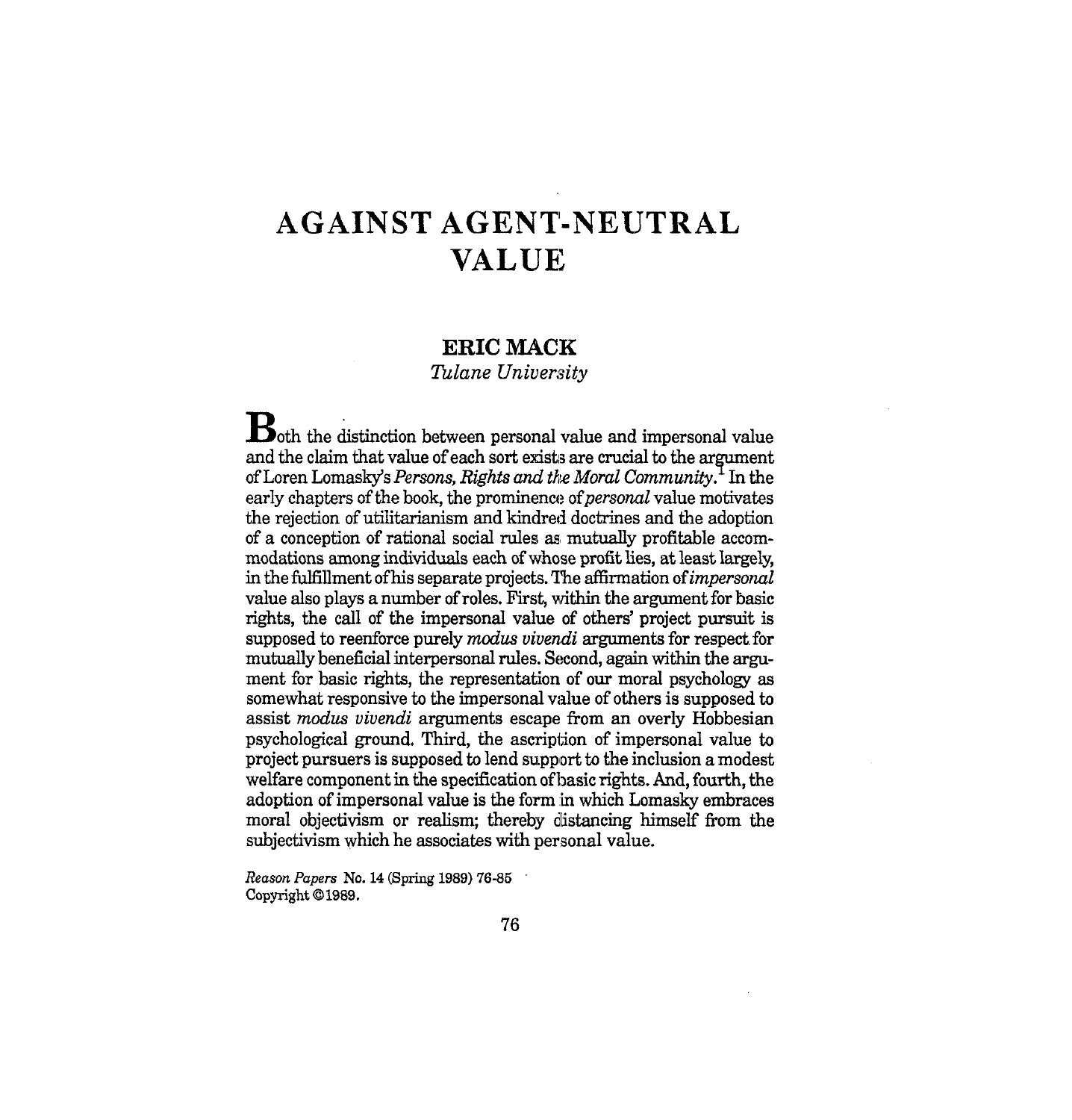I have complained elsewhere about Lomasky's identification of the personaVimpersona1 distinction (for which I will also use the language of agent-relative value vs. agent-neutral value) with the subjective/objective distinction.<sup>2</sup> And it is my sense that Lomasky would now want to recognize this distinction among distinctions. But it is also my sense that Lomasky wants to affirm not only the existence of objective values (which can, however, still be personal, agent-relative, values) but also agent-neutral values. In this paper I criticize the affirmation of agent-neutral values. Consideration of space and time limit me to two lines of argument. First, and extremely briefly, I assert the mysteriousness of the agentneutrality of values by comparing agent-neutrality and agent-externality. Second, I consider and reject particular arguments for the agent-neutrality of some values. Three of the arguments I consider appear in Thomas Nagel's The View from Nowhere, but are arguments of the sort that are attractive to Lomasky The fourth specific argument appears in Lomasky albeit with strong Nagelite coloration.

## T

Agent-external value is value that would exist even were no agent ever to exist and, hence, were no agent ever **to** encounter, or relate to the valuable object or property in any way.<sup>3</sup> Thomas Nagel believes that "...the objectifying tendency produces a strong impulse to believe that there are [external vahesl.. ." Yet Nagel himself seems to **think**  that belief in such values can be plausible only **if** it,

... avoids the implausible consequence that they retain their practical importance even if no one will ever be able to respond to them. (So that if all sentient life is destroyed, it will still be a good thing if the Frick Collection survives.) $<sup>4</sup>$ </sup>

Yet, as far as I can see, being good even if no one will ever be able to respond to it is the central necessary feature of any external good. The question is what, if anything, distinguishes such externality of value from neutrality ofvalue? I want to argue that ifavalue is not conceived of as agent-relative, it must be conceived of as agent-external. Thus the sponsor of agent-neutrality has to choose between the enemy of agent-relativity and the implausibility of agent-externality.

One might imagine a sponsor of agent-neutral value proposing that a necessary condition of any  $X$  having agent-neutral value is that someone, sometime, and somewhere stand in some relation to  $X$  of the sort through which advocates of agent-relativity think value arises. Given this necessary condition, for any  $\overline{X}$  which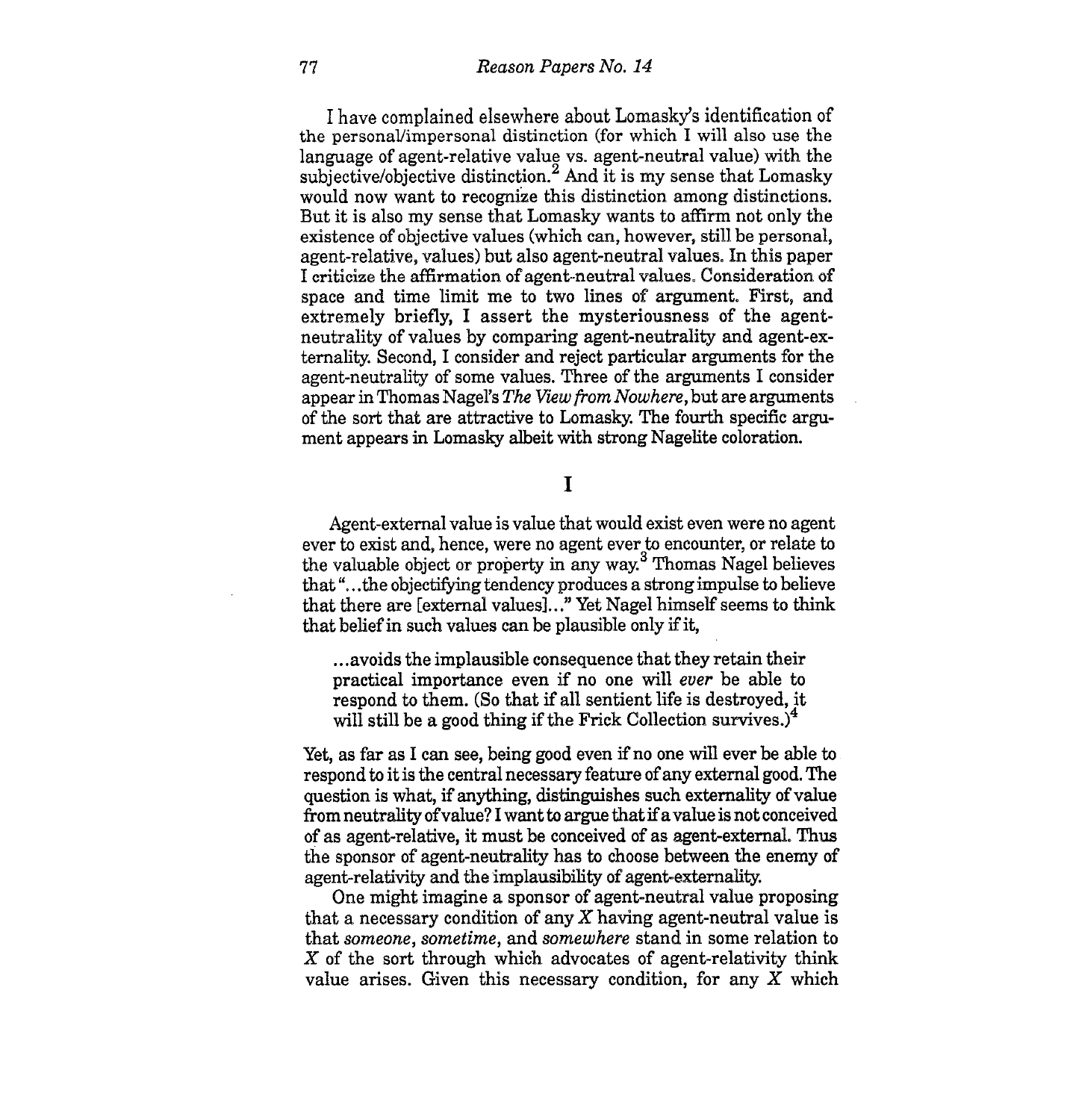**qualifies** as having agent-neutral value, it will **not** be the case that the  $X$  would have that agent-neutral value even were no agent ever to exist, etc. In this way, the sponsor of agent-neutral values may seem to distance himselffrom sponsorship of agent-external values. But what justifies the imposition of this necessary condition? We might have here merely a stipulation that a putative value will not be labeled an agent-neutral value unless someone, sometime, and somewhere stands in some  $R$  relation to it. But such a stipulation leaves open the question of whether that value would exist-would exist as an external value-even were the condition for its being labeled a neutral value not satisfied. It leaves open the possibility that the value which the sponsor of agent-neutral values wants us to affirm (and to label as agent-neutral) is agent-external.

We can be sure that the value we are affirming (under the label of agent-neutral) is not agent-external only if it is in virtue of  $X$ 's standing in relation  $R$  to someone, sometime, and somewhere that  $X$ 's value arises. The imposition of the *someone/somewhere* condition on  $X$ 's having value will be *justified* if it is thought that it is (at least in part) through the satisfaction of this condition that  $X$  has its value. But, if this is the way  $X$ 's value is conceived, then it appears that  $X$ 's value is agent-relative—in particular, relative to the agent who stands in relation  $R$  to  $X$ . For how, in turn, could the satisfaction of the someone/somewhere condition give rise to  $X$ 's value? The only way I can imagine is that the value arises in and through some particular someone's particular relation to  $X$ . And if  $X$ 's value arises in and through this particular relation to agent A-by being, e.g., the object of A's desire or need or ambition-then it is **A** who can directly and especially be said to have reason to promote X. That is to say, X's value will be relative to **A.** Only if there is a sufficiently robust principle of transmission of reason whereby  $A$ 's having reason to promote  $X$  by transmission leads to B's having reason to promote X, will  $X$ 's value re-emerge as agentneutral. We shall shortly examine and dismiss the idea of there being such a principle of transmission. For now we can summarize the present argument as follows: The satisfaction of the some*onelsomewhere condition with respect to X either is not essential to* X's value or it is essential to X's value. If it is not essential to  $X$ 's value, then  $X$ 's value (if it exists at all) will be agent-external value. If it is essential to  $X$ 's value, then that value will be agent-relative. So the theorist who seeks to avoid the agent-relativity of all values will have to affirm the agent-externality of some of them. This conclusion should be of no surprise in light of Nagel's own characterization of external value as "value which is not reducible to [its]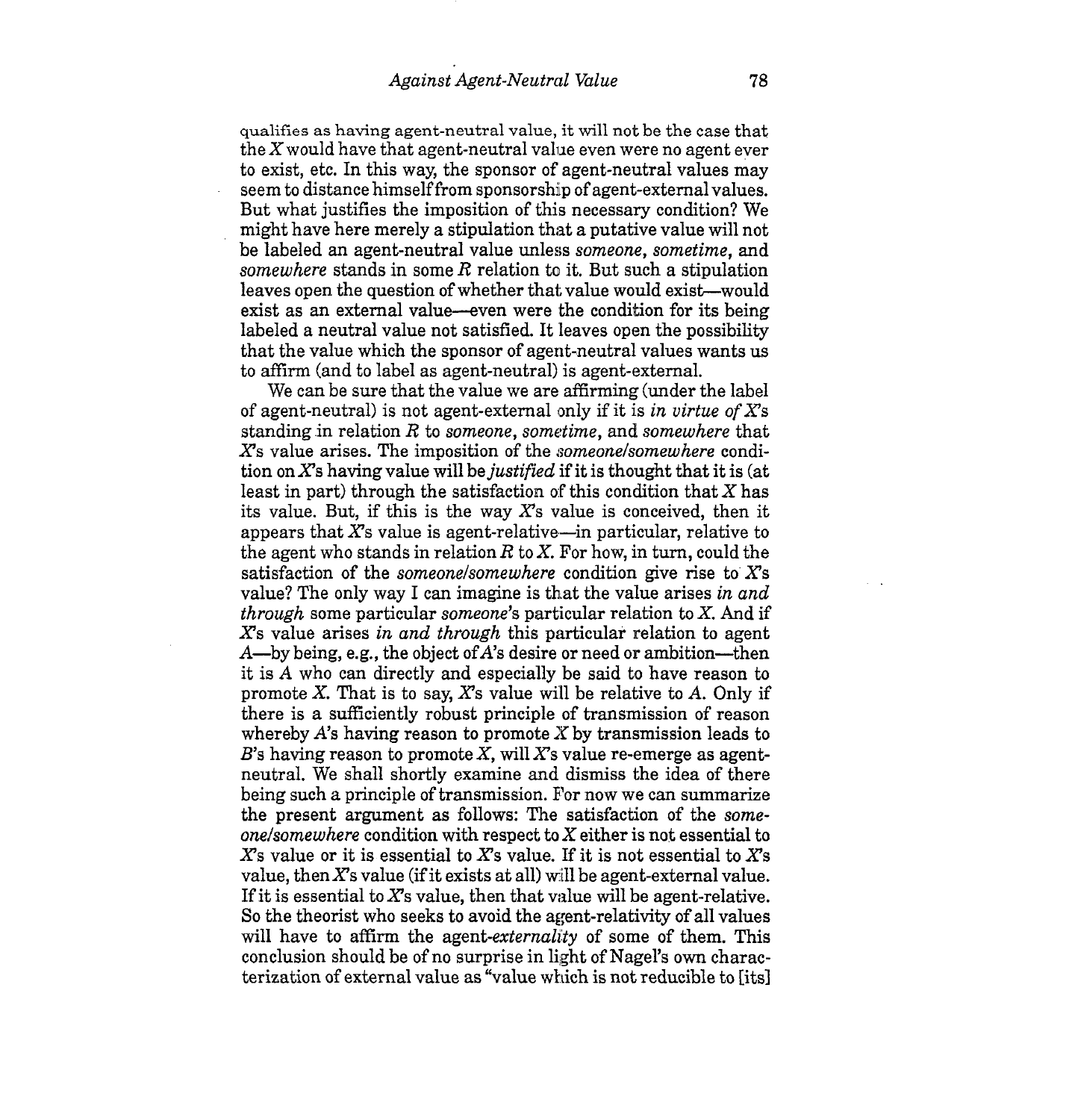.<br>ส. value **for** anyone."" For, if a value is not external in this sense, the value will be "reducible" to its value for someone, *i.e.*, it will be agent-relative.<sup>6</sup>

#### $\mathbf I$

Some of these same points, and others, can be made more concretely by examining Nagel's own specific example of an agentneutral (dis)value; the purportedly agent-neutral badness of pain. Nagel begins with the claim that,

...p rimitive pleasures and pains provide at least agent-relative reasons for pursuit and avoidance-reasons that can be affirmed from an objective standpoint [ $i.e.$ , reasons that "can be recognized ... from outside] and that do not merely describe the actual motivation of the agent.<sup>7</sup>

But does pain provide, in addition, an agent-neutral reason for its avoidance? Although he is fully aware of the difficulty of constructing arguments for this conclusion, Nagel does offer three somewhat discreet arguments.<sup>8</sup> The first we may label "the dissociation argument;" the second we may call "the concern byjfor others argument;" and the third we **may** designate "the impersonal hatefulness argument."

## **IIa**

Dissociation occurs, according to Nagel, if I do not assign agentneutral badness to my pain. My objective selfwould become dissociated from my subjective self because the latter would see that my suffering should stop while the former, as objective spectator, could only and would only acknowledge that  $EM$ , the observee, has reason to want it to stop.<sup>9</sup> My subjective self is, as my four year old daughter would say, **"really**  really" against this suffering, but my objective self is.. .well, objective, disinterested. If only agent-relative badness is assigned to my pain, only the agent whose pain it is can take a substantive, contentful, stand against the pain. If only agent-relative badness is assigned to my pain, the only judgment that the objective self can make is that this person, EM, whom the objective spectator is observing, has reason to negate the suffering. My objective self is, then, as distant from my subjective self as other reason-acknowledging agents are.

If I had an objective self, if I were in part an objective self of the sort Nagel is imagining, then I *might* be concerned about being dissociated from my subjective self.<sup>10</sup> On the other hand, the dominant strand within the dualist tradition looks with great favor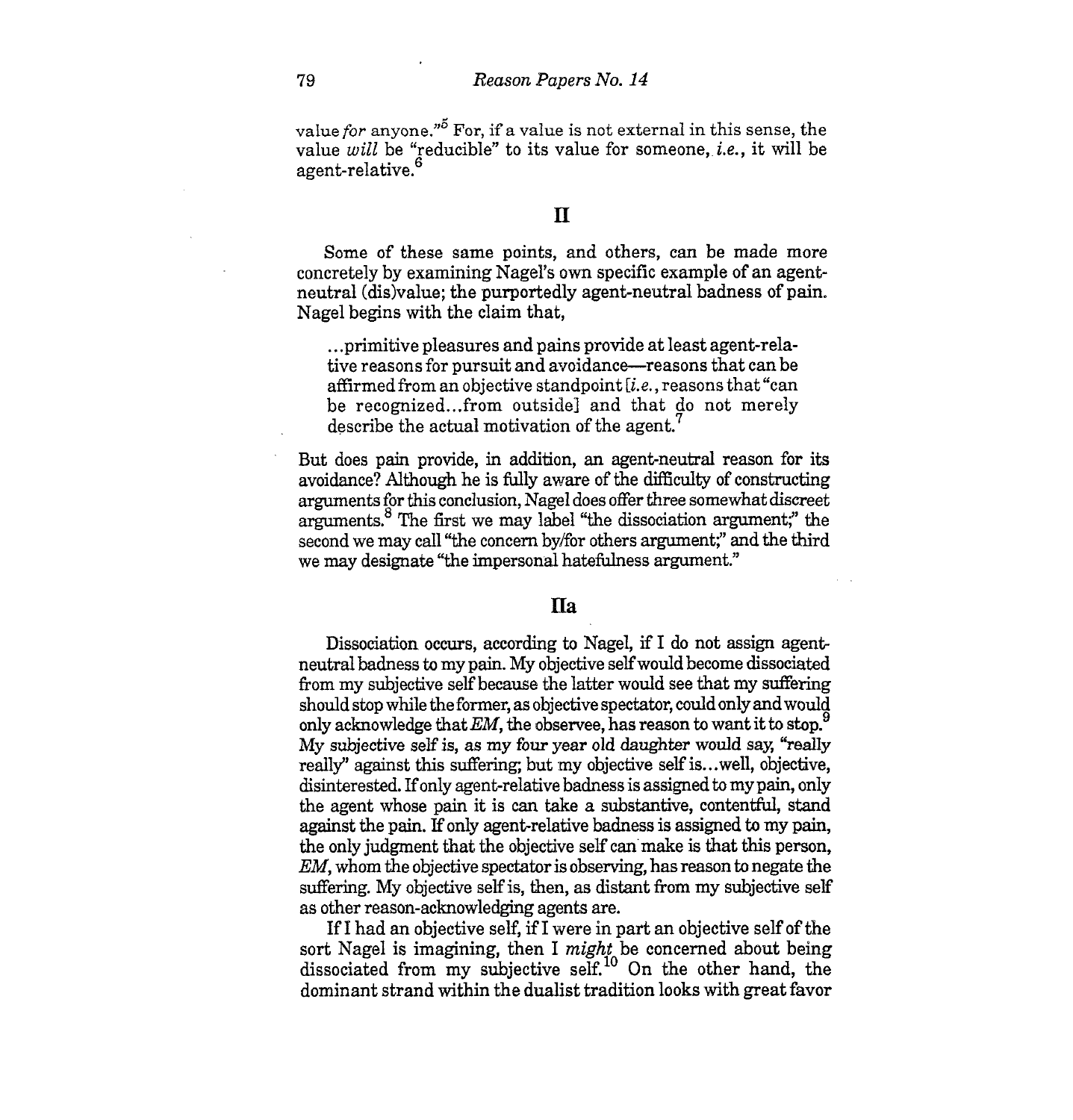upon dissociation. What's the point of having two selves unless the objective, rational, depersonalized, and diisembodied self can free itself from, rise above, and *view with detachment* the concerns of the subjective and particularistic self? **To** assert both the existence of two selves (or two parts or aspects of the self) and a structure for value which allows those two selves to live in harmony may be a matter of wanting both to have and to eat one's metaphysical cake. Furthermore, while in itself belief in the agent-neutral badness of EM's suffering will tend to align and associate my objective self with my subjective self, belief in the agent-neutral badness of *others'* suffering will have the opposite effect. The agent-relative badness of suffering tells me (or my subjective self) to focus on the reduction of my suffering while the agent-neutral badness of suffering at large tells me (or my objective self) to focus on the reduction of suffering at large. In almost all circumstances, one of these practices will have to be sacrificed to the other. If I dispose myself to respond to the impersonal values affirmed by my objective self, I will usually have to suppress the counsel of my subjective self. The result may not be Nagelian dissociation of my objective and subjective selves. The result may only (!) be the loss of an integrated (subjective) self. It is, however, precisely because utilitarianism threatens this sort of loss that Lomasky rejects it. One should expect a like reaction **to** the comparably threatening demand for the unification of one's subjective and objective selves.

#### **T**h

The second, "concern bylfor others," argument suggests that plausible accounts of others being moved by our suffering and our being moved by others' suffering invoke the agent-neutral badness of suffering. Nagel argues that,

If...we limit ourselves to relative reasons, [the sufferer] will have to say that though he has reason to want an analgesic. there is no reason for him to have one, or for anyone else who happens to be around to give him one.<sup>11</sup>

This is partially correct; but mostly misleading. Clearly, if the badness of suffering is agent-relative, the sufferer cannot say that there is an agent-neutral reason for him to have the analgesic. But that is not to deny the existence (or "objectivity") of an agent-relative reason for him to have it. Nor is it to deny the existence of agent-relative reasons had by some of those who happen to be around him to provide him with an analgesic. A blissful cessation of my screams, or even my feeling better, may be among the states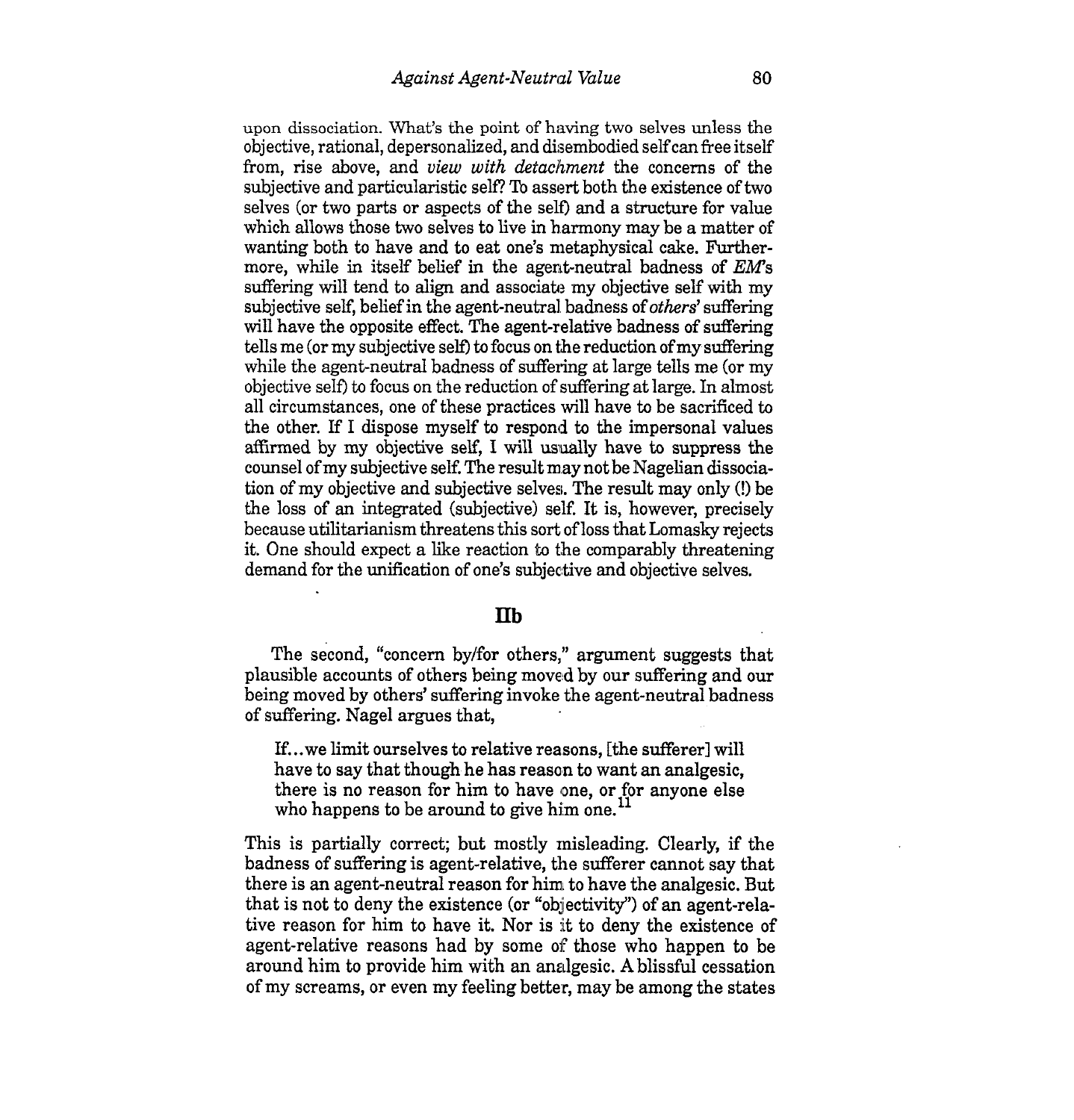of affairs that are good for some or all of these agents. Nagel asks us to imagine a fellow sufferer who,

...p rofesses to hope we both will be given morphine, but I [the first-person, agent-relativist, sufferer] fail to understand this. I understand why he has reason to want morphine for himself, but what reason does he have to want me to get some? Does my groaning bother  $\text{him?}^1$ 

That may be it. My groaning may be drowning out the answers on Hollywood Squares. OF it may be that my groaning bothers him because my being in pain, in a way that is vivid and present to him, bothers him. Because I am near to him and he is a person ofnormal sympathies, his sympathy extends to me and he is discomforted by my suffering. So he has reason to want it to stop-a reason which does not extend to the suffering of those to whom, perhaps simply because of their distance from-him, his sympathies do not embrace.

But implicit in Nagel's final rhetorical question is another, more difficult, question. Does the fellow patient's reason for wanting my suffering to cease rest merely on his tastes and distastes, *e.g.,*  merely on his distaste for my groaning or on his distaste for my suffering? Nagel, as a "normative realist" wants to hold about reasons for action that "...we have to discover them instead of deriving them from our preexisting motives.<sup> $13$ </sup> For such a realist the suggestion of the rhetorical question is that it is the badness of suffering that makes the preference for its disappearance rational not the preference for its disappearance that makes the suffering bad. It is this "real" or "objective" badness of my suffering that underlies my fellow patient's discomfort at my groaning. This suggested answer leads to an affirmation of the agent-neutrality of the fellow patient's reasons given a further, implicit, premise, viz., that values which are "real" or "objective" so that the rationality of tastes, desires, preferences, etc., depend on their fit with "real" or "objective" values must be agent-neutral values. But this further premise is clearly contentious and is one which, I take it, Lomasky would not now want to invoke.

One further point needs to be made about the reasons that others might have for relievingmy suffering. Even the total absence of *value-based* reasons for others to alleviate my suffering hardly entails the absence of *all* reasons; my doctor may have a duty to do so whether he likes it or not, whether it advances his values or not. To say that all values are agent-relative and that, therefore, all value-based reasons for action are agent-relative, is not to deny the existence of other sorts of reasons for or against action; in particular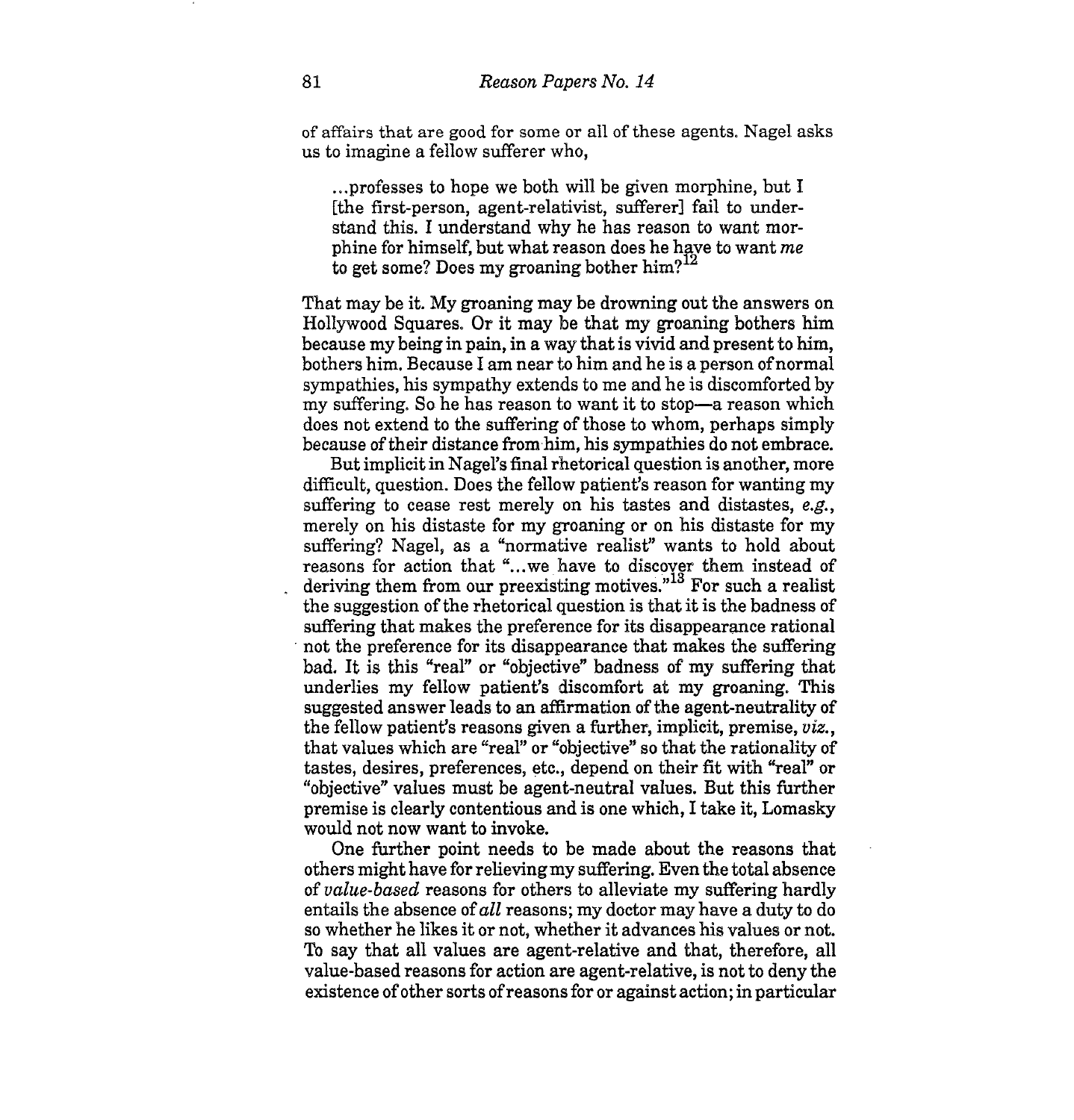of deontic constraints on people's behavior.

**Hc** 

Nagel's third, "impersonal hatefulness," argument urges us to see a component of our rejection of pain as occurring on an impersonal plane where objective self confronts agent-neutral value:

... the pain, though it comes attached to a person and his individual perspective, is just as clearily hateful to the objective self as to the subjective individual. The pain can be detached in thought from the fact that it is mine without losing any of its dreadfulness. It has, so to speak, a life of its own.  $^{14}$ 

One response to this passage runs as follows: I understand, of course, that pain which is not my pain can be as dreadful to the sufferer as my pain is dreadful to me. I understand vvhat it is like to be subject to such dreadful stuff. But except for those rare individuals who achieve or succumb to an extraordinary identification with others (and who, therefore, can say, 'Their pain is my pain'?, the discovery that an impeding pain will be suffered by another and not oneself does radically reduce its perceived dreadfulness.

Yet this focus on perceived dreadfulness, *i.e.*, on how fearfully motivating a prospective pain will be, misses the real force of this passage. The force lies in the simple idea that pain is dreadful. It is dreadful in itself so that the *correct* response to prospective pain is dread; pain is the sort of thing that a. rational person wants not to exist. This is the claim of the normative realist with respect to pain. But is this force well directed? Does it specifically point to the agent-neutral badness of pain? One can agree that the dreadfulness of pain has "a life of its own"—so that anyone facing the prospect of pain has a reason to avoid it whatever his attitude toward painwithout agreeing that the "real" or "objective" awfulness of pain gives everyone reason to want a specific prospective pain not to exist. In recognizing the dreadfulness of the pain faced by another, I do more than understand his motivation in avoiding it; I also see that he ought to want to escape it. But as a mere objective spectator, I do not, thereby, have reason to prevent his pain.

However other passages within Nagel's "impersonal hatefulness" argument seem designed to block the idea that the awfulness of pain may yet sustain only agent-relative reasons. This is how we may read the argument that:

The [sufferer's] desire to be rid of pain has only the pain as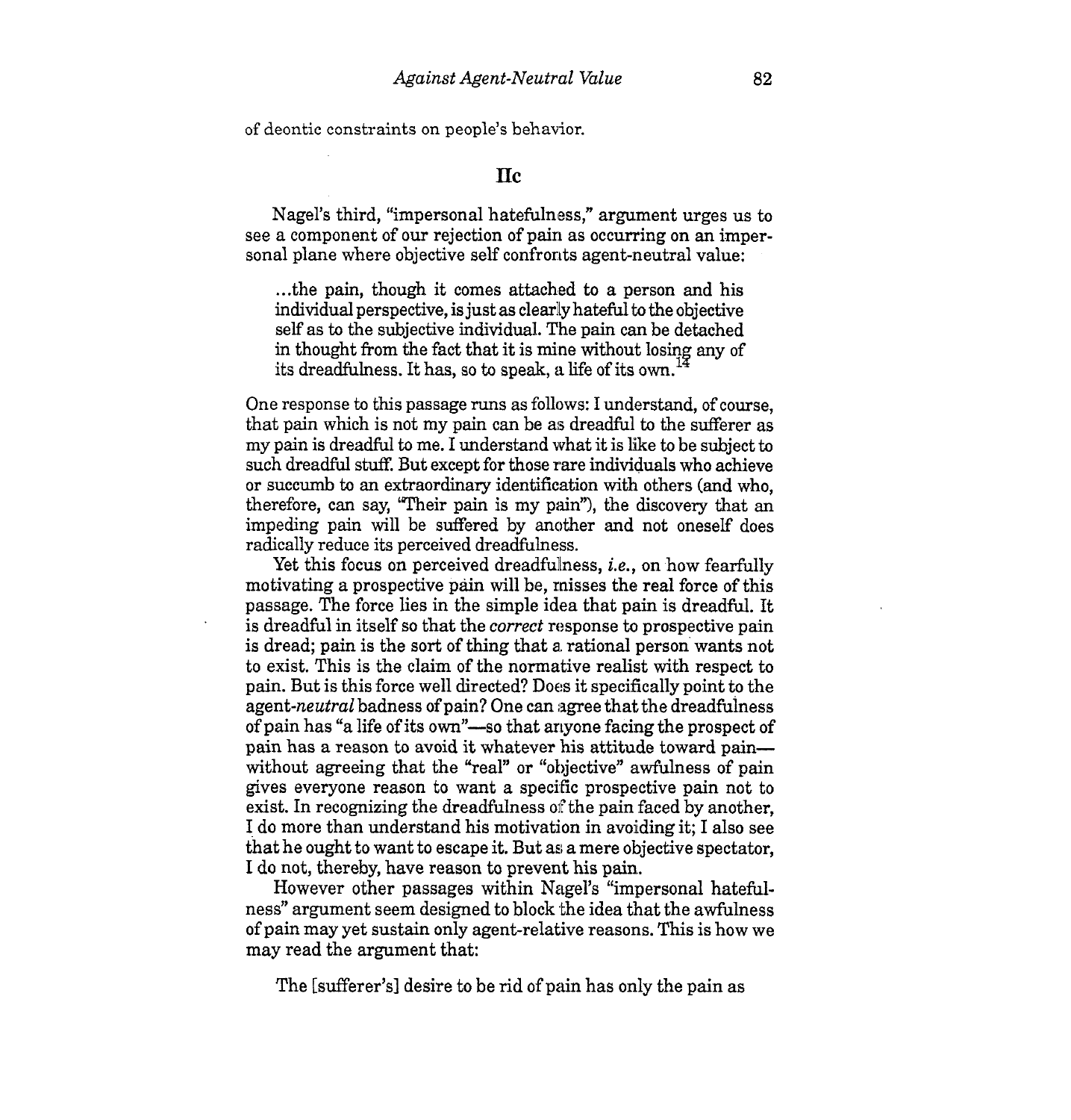its object.... [I]f I lacked or lost the conception of myself as distinct from other possible or actual persons, I could still apprehend the badness of pain, immediately. ... [Tlhe fact that it is mine-the concept of myself-doesn't come into my perception of the badness of my pain.<sup>15</sup>

It is true that I do not have to *register* the pain as mine in order **to**  apprehend its badness. I don't have to say to myself, 'This is the pain that *I* am undergoing," before I can recognize that it merits elimination. I simply indict pain as I immediately experience it. But the pain that I indict is the pain that is immediate to me, which is to say, my pain. ''Trlhe immediate attitude of the subject" of the **pain** is simply that this current condition should cease. The subject does not, within that immediate indictment, address the issue of who has reason to eliminate this suffering. But if it is his suffering that he indicts and if he recognizes that others in parallel fashion indict the suffering immediate to them, the natural conclusion is that each has reason, assuming mutual disinterest, to eliminate his own suffering.<sup>16</sup>

## $$

An argument offered by Lomasky, in the style of Nagel, can be read as challenging this last claim in the name of the "transmissibility of practical reason." Lomasky claims that:

..Ass recognition that B has end E2 provides A *at least some reason* to act so as to advance  $E_2$ ... [O]ne who recognizes R as a reason for E2 is thereby *logically* bound to admit that it is not totally and in every respect indifferent whether  $E_2$ obtains.  $R$  is why  $E_2$  should obtain; otherwise  $R$  could not be conceived to be a reason.  $17$ 

Lomasky recognizes the likelihood of being charged **with** illicitly adopting a neutralist "moral point of view" in the shift to talk about whether "it" is indifferent, whether E2 "should obtain." But Lomasky thinks he has a non-question-begging argument for transmissibility.

... it is being maintained that there are not two radically different ways of understanding reasons for action: understanding a reason as mine, which is suffused with motivational force, and understanding it as thine, which is entirely bereft of motivational force.<sup>18</sup>

However, there is no threat of "two radically different ways of understanding reasons for action." If anything is suffised with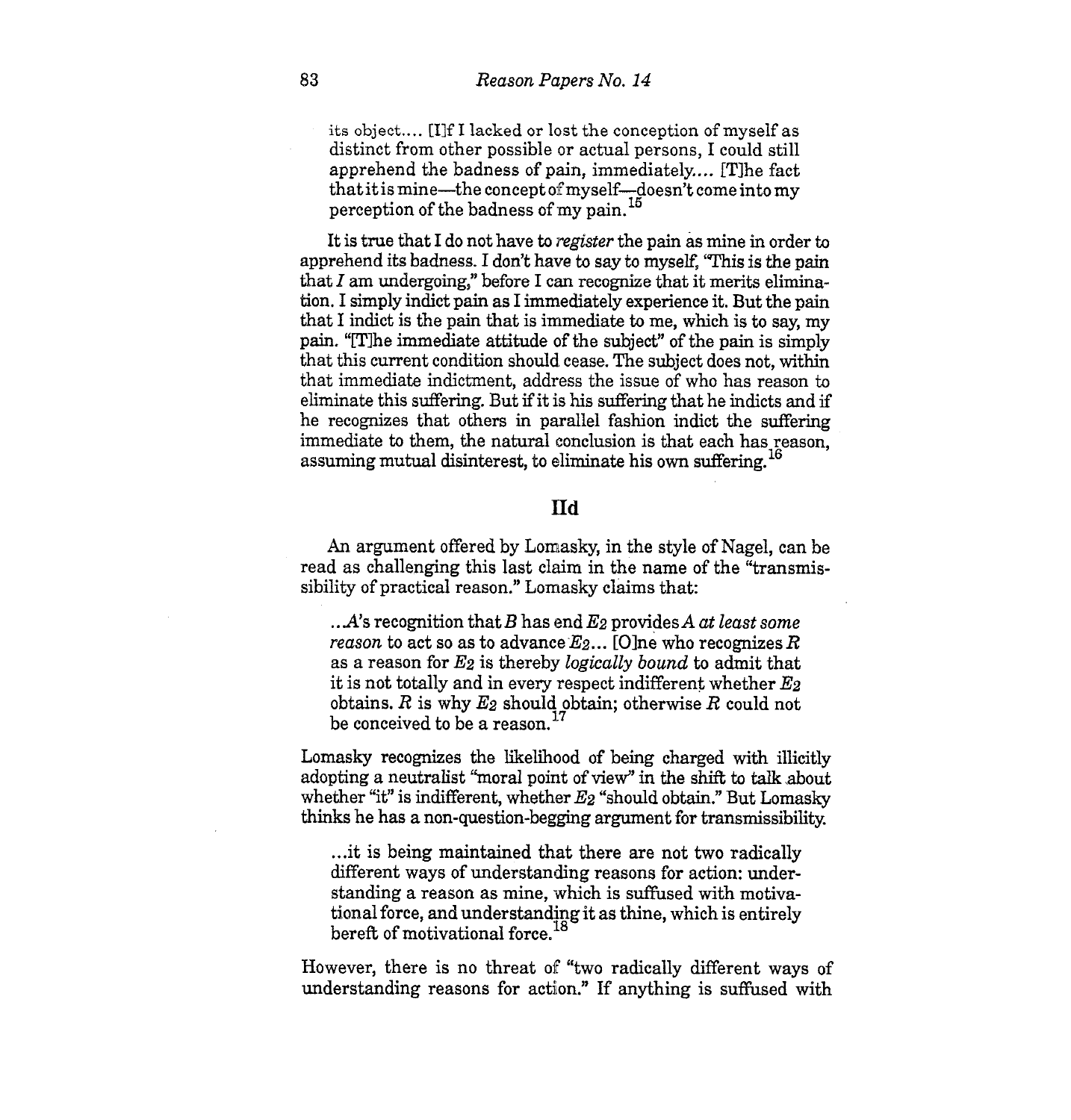motivational force, it is A's reason; *not his understanding* of that reason. The reason, not his understanding of the reason, has motivational force for **A.** Similarly, *B'z;* reason has motivational force for B. That A's *understanding* of B's reason "is entirely bereft of motivational force" does not, therefore, mark it off as a different type of understanding of reasons than is exemplified in **A's** understanding of his own reasons for action. Understanding does not become agent-relative just because reasons and values are.

Thus, two bases have been offered against the existence of agent-neutral values: **(I)** Belief in agent-neutral values commits one to belief in agent-external values; and **(11)** Four positive arguments for the existence of agent-neutral values are deeply flawed.

1. Loren Lomasky, *Persons, Rights and the Moral Community* (Oxford: Oxford University Press, 1987).

2. **Cf.,** my review of *Persons, Rights and the Moral Community* in *Reason*  (January 1988) and "Moral Individualism: Agent-Relativity and Deontic Restraints" in *Social Philosophy and Policy* (forthcoming).

**3.** To deny the existence of external values is not to deny the existence of "external reasons" as that term has recently been used by Bernard Williams. An external reason is areason the having of which need not motivate the agent possessing that reason. External values would provide agents with external reasons. But an agent might have an external reason, *e.g.*, his (recognition of his) objective need for  $X$ , which was not indicative of an external value. *Cf.*, Williams, "Internal and External Reasons" in *Rational Action: Studies in Philosophy and Socia:l Science,* ed. *R.* Harrison (Cambridge: Cambridge University Press, 1979), pp.17-28.

*4. The Viiw from Nowhere,* p.153. The survival of the F'rick Collection might, of course, fulfill the posthumous interests of various agents and, in this way, be a good thing. But this would not support the collection's external value.

5. Ibid.

6. Moreover, it does not seem that  $X$ 's external (and, hence, fully intrinsic and self-contained) goodness as such would provide reasons for action among such agents as might appear on the scene. Property  $G$  (or whatever it is that purports to be intrinsically good) will provide such agents as appear with reasons for action only insofar as the realization of  $G$  in some way fulfills or is constitutive of their desires, projects, or selves. But, in that case, the agents' respective reasons for action will correspond to the agent-relative value of diverse realizations of G and not to the supposed external goodness of G. Even should it exist, the intrinsic good would be too dissociated from the life of flesh and purpose bound agents to provide those agents with reasons for action.

This conclusion may be too quick. Perhaps the perception (veridical or not) of the Form of the Good could itself motivate an agent. In such a case it would be putting the cart before the horse to say that the agent's reason